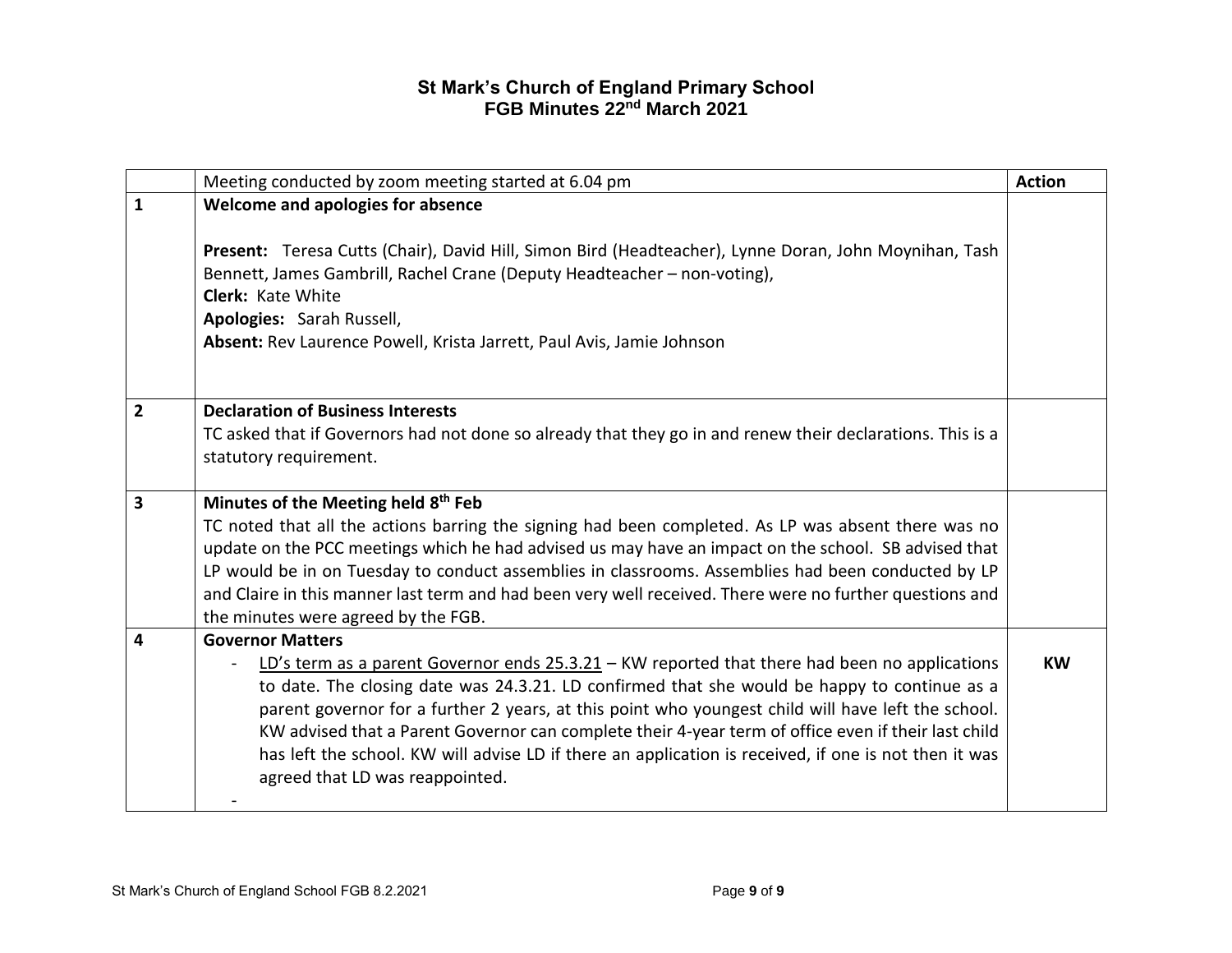|   | JM's term of office as a co-opted Governor ends 15.5.21 - JM advised the FGB that he would not<br>be standing for re-election. He had been a Governor for 7 years and really enjoyed that time,<br>unfortunately work and family commitments over the last two years meant that he had been<br>unable to give the amount of time that he would have liked to the role. TC thanked him for all that<br>he had done on the FGB over the years and that it would be a shame to see him go.                                                                                                                                                                                                                                                                                                                                                                               |  |
|---|-----------------------------------------------------------------------------------------------------------------------------------------------------------------------------------------------------------------------------------------------------------------------------------------------------------------------------------------------------------------------------------------------------------------------------------------------------------------------------------------------------------------------------------------------------------------------------------------------------------------------------------------------------------------------------------------------------------------------------------------------------------------------------------------------------------------------------------------------------------------------|--|
| 5 | Headteacher's report                                                                                                                                                                                                                                                                                                                                                                                                                                                                                                                                                                                                                                                                                                                                                                                                                                                  |  |
|   | Number on roll - SB advised that two more children had joined the school taking the NOR to 338                                                                                                                                                                                                                                                                                                                                                                                                                                                                                                                                                                                                                                                                                                                                                                        |  |
|   | Covid Signage - SB advised that the school had now received it's allocated signage from Kent and these<br>were displayed around the premises.                                                                                                                                                                                                                                                                                                                                                                                                                                                                                                                                                                                                                                                                                                                         |  |
|   | Return to school - DH asked how this had gone. SB advised that all staff were pleased to be back in<br>person, online learning had created a lot of additional work for staff. Attendance in the first week had<br>been excellent, but had dipped slightly in week 2. This was related to the normal passing of bugs<br>between children when they all return to school rather than to anything Covid related. Schooling had<br>recommenced under the 'bubble' structure which all staff and pupils were familiar with so had gone<br>very smoothly. Parents were pretty good at wearing masks, and those who did not had medical<br>exemptions that they had informed SB or RC of. Social distancing was being observed, but could be<br>improved. Parents and pupils were all able to leave the school site quickly due to the staggered start and<br>finish times. |  |
|   | Staff feedback on procedures in place for operating in bubbles - SB advised that staff had been emailed<br>prior to the return to school to give feedback on how operating in bubbles had worked previously. The<br>answers were collated by KW and Lia Hammond, where possible all suggestions were adopted e.g.<br>timings of breaks inevitably there were some that could not be implemented, due to other known<br>information.                                                                                                                                                                                                                                                                                                                                                                                                                                   |  |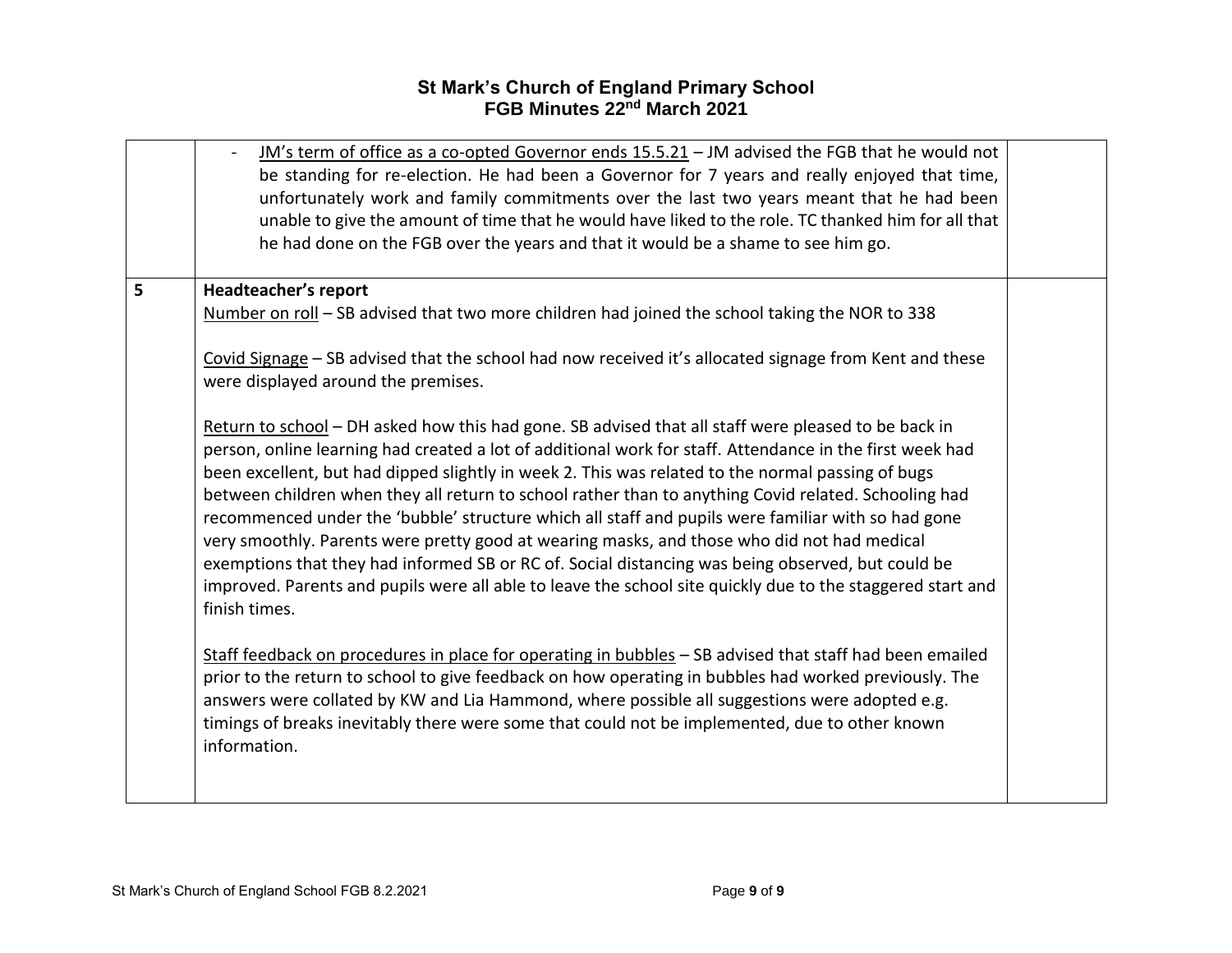| Attendance Data - DH queried the attendance for Y3D and Y6R. SB advised that these classes had<br>children in where the absence was being monitored. One of the children may be going to a new         |  |
|--------------------------------------------------------------------------------------------------------------------------------------------------------------------------------------------------------|--|
| placement.                                                                                                                                                                                             |  |
| Covid catch-up Funding TC asked how much had come in. It was confirmed that two instalments had<br>been received to date.                                                                              |  |
|                                                                                                                                                                                                        |  |
| EYFS Preference numbers - DH asked how the 37 first choices compared to last year. SB advised that he<br>was pleased with this number and the second and third choices. Information from other schools |  |
| indicated that EYFS numbers had dipped across the whole of TW, even for schools that are usually fully                                                                                                 |  |
| subscribed. SB and RC had managed to do external EYFS tours, which he felt had helped numbers. LD                                                                                                      |  |
| asked whether the school could expect 60 pupils to start in EYFS given that the total choices were 82.                                                                                                 |  |
| SB advised that he was hopeful the intake would be similar to this year so, low to mid 50's.                                                                                                           |  |
| Parent Consultations - DH asked how these went. SB advised that they had proved very useful in                                                                                                         |  |
| touching base with parents. In terms of feedback on children's progress this had to be based on the                                                                                                    |  |
| online learning that the children had completed. Assessments are happening in school this week.                                                                                                        |  |
| TP's DH asked how TP's were feeling RC replied that everyone was generally happy and in good spirits.                                                                                                  |  |
| Admissions - JG asked if the Heads shared information about next years' admissions, was there much                                                                                                     |  |
| support? Was there a sharing of what was working well, and not what wasn't? SB advised that                                                                                                            |  |
| information is shared at the Heads LCT meetings which have continued throughout via zoom, and that                                                                                                     |  |
| there was also a Headteachers' WhatsApp group that offered more informal support.                                                                                                                      |  |
| Catch up learning TB asked what the school was doing in respect of this. RC advised that there was a                                                                                                   |  |
| new programme of maths for year 3 and 4, Year 5 and 6 were using HLTA's to teach 3 maths groups and                                                                                                    |  |
| that there was additional reading support in year 5. All classes held an additional maths lesson in the pm                                                                                             |  |
| to reinforce lockdown learning. RC was currently assessing SEN children and other pupils who had been                                                                                                  |  |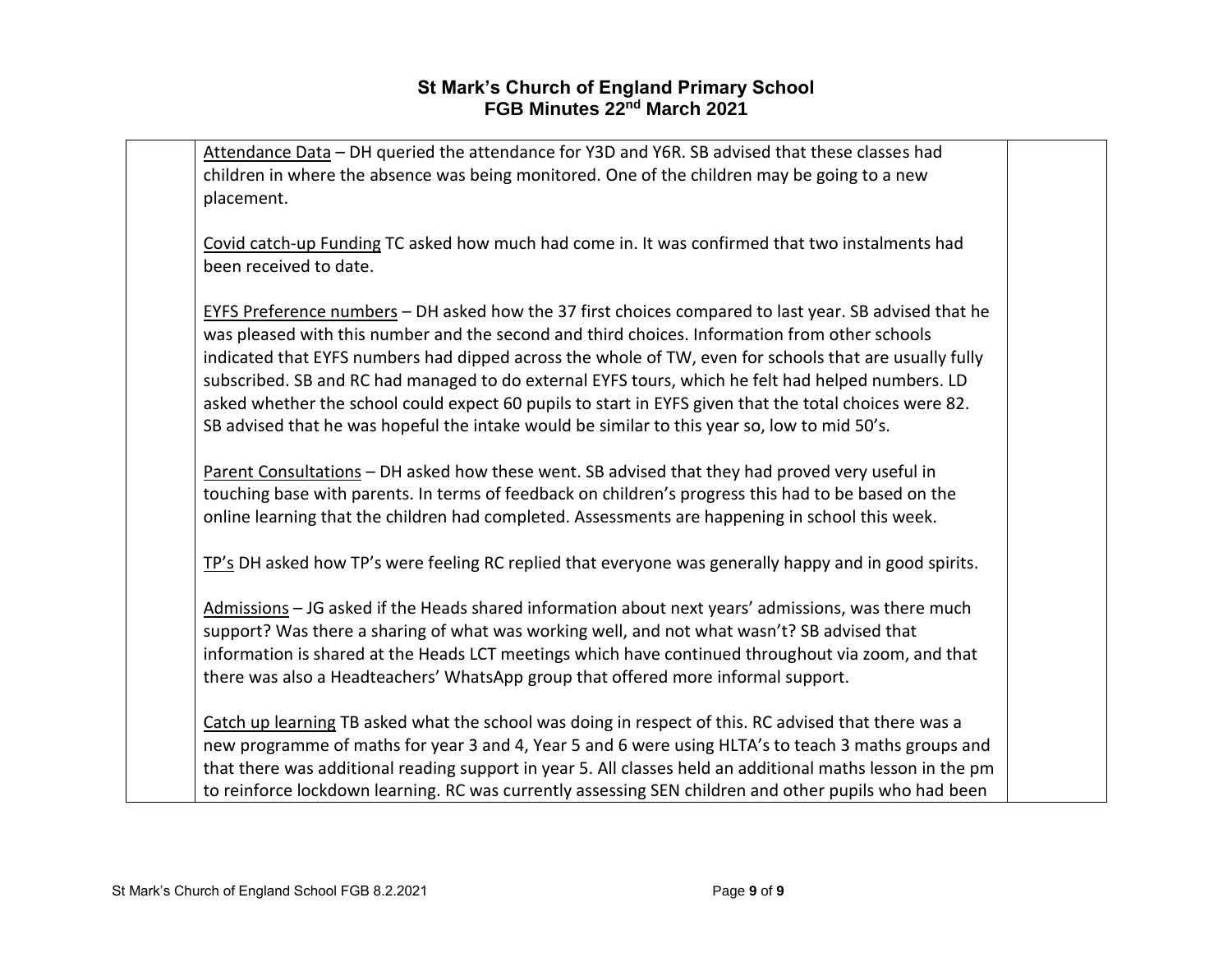|                         | identified by class teachers. The school was looking to put further support in place after Easter, possibly<br>asking a P-time teacher to work an additional day.                                                                                                                                                                                                                                                                                                                                                                                 |  |
|-------------------------|---------------------------------------------------------------------------------------------------------------------------------------------------------------------------------------------------------------------------------------------------------------------------------------------------------------------------------------------------------------------------------------------------------------------------------------------------------------------------------------------------------------------------------------------------|--|
|                         | Development Plan - LD asked if this had been updated. SB advised that there had been no changes since<br>Dec. LD noted that there were red's and ambers on the RAG ratings, SB advised that HT's had all felt that<br>due to the lockdown that these had been put on hold. It was suggested that the update should be made<br>at the end of term 5. SB mentioned that staff had had bespoke training last week with Penny Bill on<br>reading and that they now had intercession tasks to complete before the next training the following<br>week. |  |
|                         | TC noted that some of this will be covered at the Quality of Education Meeting being held Tuesday 23rd<br>March.                                                                                                                                                                                                                                                                                                                                                                                                                                  |  |
|                         | Sharper targets - DH asked what this meant. SB advised that it related to setting targets for Year 2 and 6<br>in term 3 if national assessments were taking place. Normally these cohorts would have taken SATS tests                                                                                                                                                                                                                                                                                                                             |  |
|                         | Ofsted and SIAMS - DH asked if anyone in the TW cluster had mentioned Ofsted. SB had not heard of<br>anything except for schools where there were concerns, RC understood that Ofsted visits were on hold<br>until after Easter. TC noted that similarly SIAMS was on hold until September.                                                                                                                                                                                                                                                       |  |
| $6\phantom{1}$          | Finance the scheduled meeting had been cancelled as this had been to review SFVS, which for this year<br>has had its' submission date changed to 31 <sup>st</sup> May 2021                                                                                                                                                                                                                                                                                                                                                                        |  |
| $\overline{\mathbf{z}}$ | Governor monitoring visits two visits had been booked in Behaviour, Attitudes and Personal<br>Development 23 <sup>rd</sup> March and 26 <sup>th</sup> March Quality of Education. There had not been time to book in the<br>Leadership and Monitoring visit and it was suggested that this was conducted in term 5.                                                                                                                                                                                                                               |  |
| 8                       | Policies - The Governors agreed to ratify the following policies.                                                                                                                                                                                                                                                                                                                                                                                                                                                                                 |  |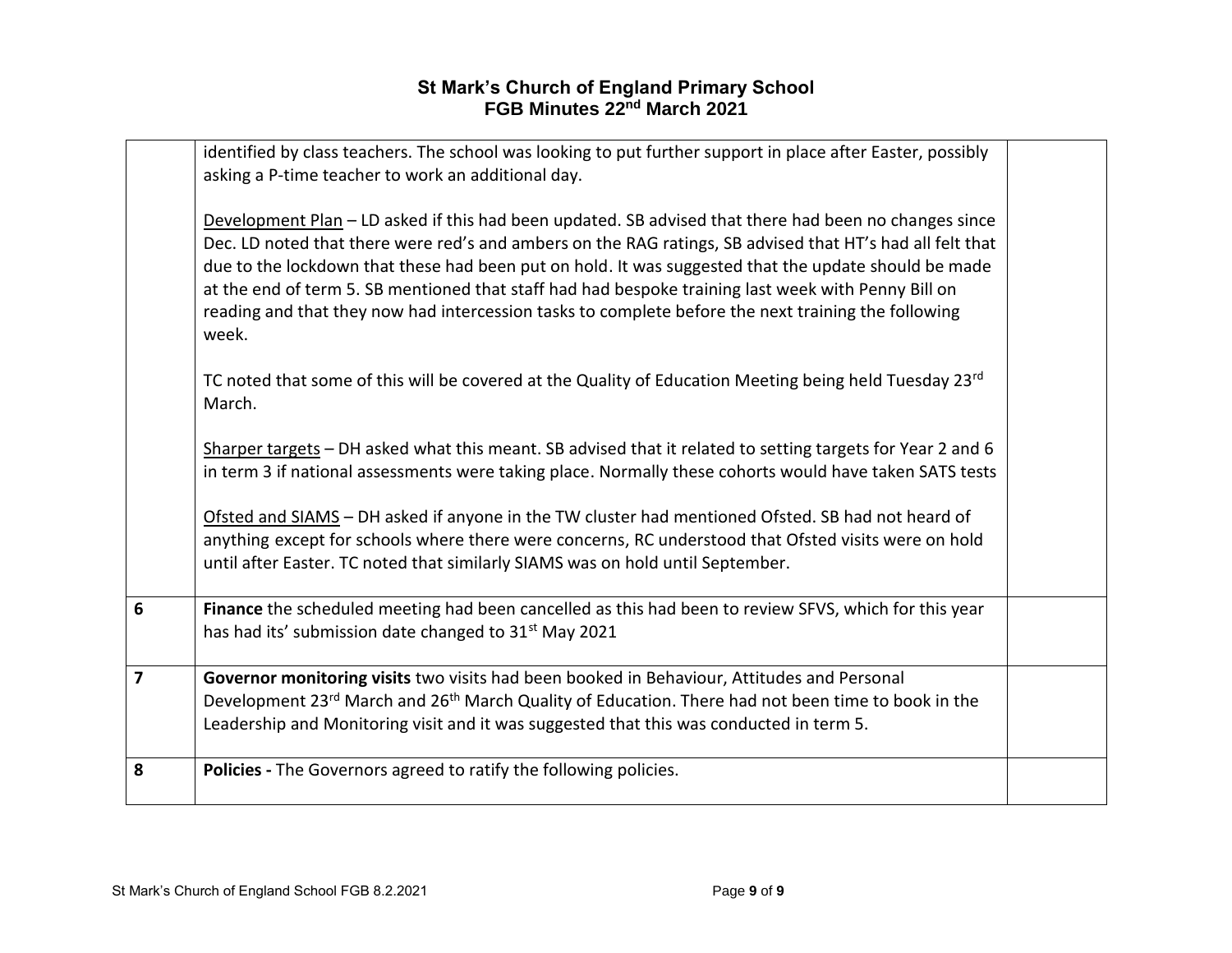|    | • Green Procurement and Fairtrade Policy - LD suggested that the policy should include a paragraph<br>about reducing the amount of plastic used in school, particularly in terms of items brought home by<br>the children. - it was agreed to ratify the current policy and look at adding an additional paragraph,<br>which will be submitted to the next FGB.<br>School Emergency and Business Continuity Plan - no comments - ratified<br>$\bullet$<br>Complaints Procedures Policy - ratified<br>Staff Code of Conduct JM suggested that this should also include a bit about physical health and<br>$\bullet$<br>well-being and what managers do towards this. TC felt that the CC was about expectations of<br>behaviour rather than the place for well-being. It was agreed that the document should be updated<br>to sign post the Staff Well-being Policy KW will action and resubmit to the FGB<br>Staff & Adult code of conduct for ICT - JM said that this looked good, suggested that maybe we<br>$\bullet$<br>should put in 10 golden rules. This was not agreed, and the current policy is agreed.<br>Behaviour, Discipline and Exclusions Policy There was a further discussion about whether this policy<br>should contain details about how pupils are admitted to the school. It was felt that these are<br>operational and that it is therefore not appropriate for them to be in the policy, but could form part | <b>KW</b><br><b>KW</b> |
|----|---------------------------------------------------------------------------------------------------------------------------------------------------------------------------------------------------------------------------------------------------------------------------------------------------------------------------------------------------------------------------------------------------------------------------------------------------------------------------------------------------------------------------------------------------------------------------------------------------------------------------------------------------------------------------------------------------------------------------------------------------------------------------------------------------------------------------------------------------------------------------------------------------------------------------------------------------------------------------------------------------------------------------------------------------------------------------------------------------------------------------------------------------------------------------------------------------------------------------------------------------------------------------------------------------------------------------------------------------------------------------------------------------------------------------------------|------------------------|
|    | of the admissions policy.<br>Within the discussions it was noted that the school had to admit pupils if there are spaces. Some of<br>these 'casual' admissions have been for children with SEN. As a school we had not received a<br>'managed' move pupil for a long time, but believe that we were towards the bottom of the list due<br>to some of the casual admissions that we have had.<br>The policy was ratified.<br>School Image Use Policy - no comments - ratified                                                                                                                                                                                                                                                                                                                                                                                                                                                                                                                                                                                                                                                                                                                                                                                                                                                                                                                                                          |                        |
| 9  | <b>SIAMS</b> Nothing to report                                                                                                                                                                                                                                                                                                                                                                                                                                                                                                                                                                                                                                                                                                                                                                                                                                                                                                                                                                                                                                                                                                                                                                                                                                                                                                                                                                                                        |                        |
| 10 | Chair's actions/correspondence.<br>TC had attended an inter diocese meeting, which included the Dioceses of Chichester, Rochester and<br>Canterbury. There was a lot of talk about diversity and inclusion. One of the questions asked was how our<br>website and job adverts would look to someone of colour or with a different take on life. Discussions<br>followed regarding the diversity of the school population, the staff and the Governing Body, and also how                                                                                                                                                                                                                                                                                                                                                                                                                                                                                                                                                                                                                                                                                                                                                                                                                                                                                                                                                              |                        |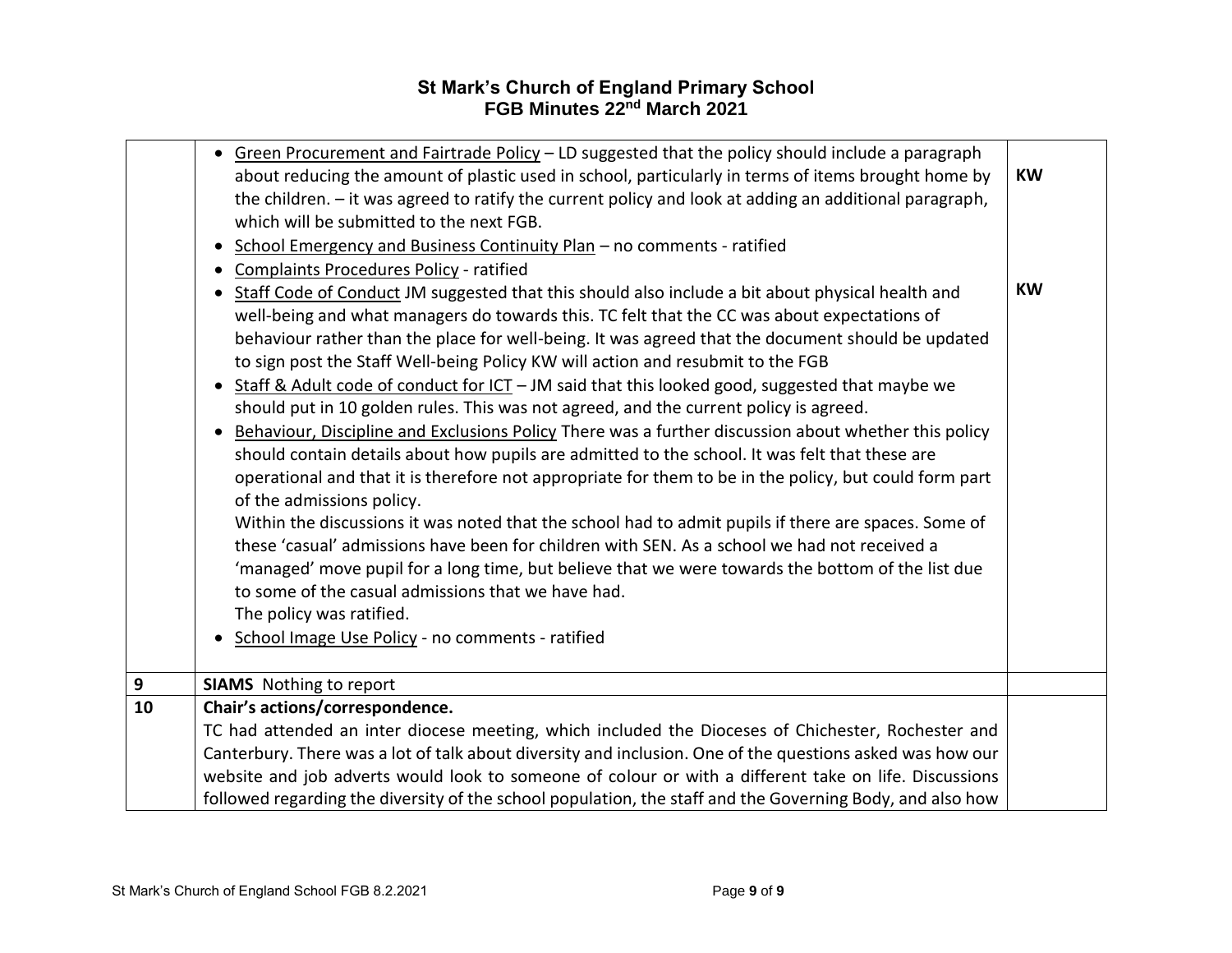|    | other diverse groups are covered in the curriculum. TC agreed to have a reflective look at the website, and<br>asked that all Governors think about how they can encourage diversity on the Governing Body, possibly<br>through talking to parents on the playground in a 'recruitment' drive. TC committed to attending the EYFS |  |
|----|-----------------------------------------------------------------------------------------------------------------------------------------------------------------------------------------------------------------------------------------------------------------------------------------------------------------------------------|--|
|    | new parents meeting in June                                                                                                                                                                                                                                                                                                       |  |
| 11 | <b>Staffing matters.</b>                                                                                                                                                                                                                                                                                                          |  |
| 12 | All FGB discussions are confidential                                                                                                                                                                                                                                                                                              |  |
| 13 | <b>Urgent Business - none</b>                                                                                                                                                                                                                                                                                                     |  |
| 14 | If Governors have completed any training please make sure that they have recorded it on Governorhub                                                                                                                                                                                                                               |  |
| 13 | Date and time of next meeting. Monday 17 <sup>th</sup> May 2021 at 6pm                                                                                                                                                                                                                                                            |  |

Meeting finished at 6.57 pm

|--|--|--|

**Actions to be completed**